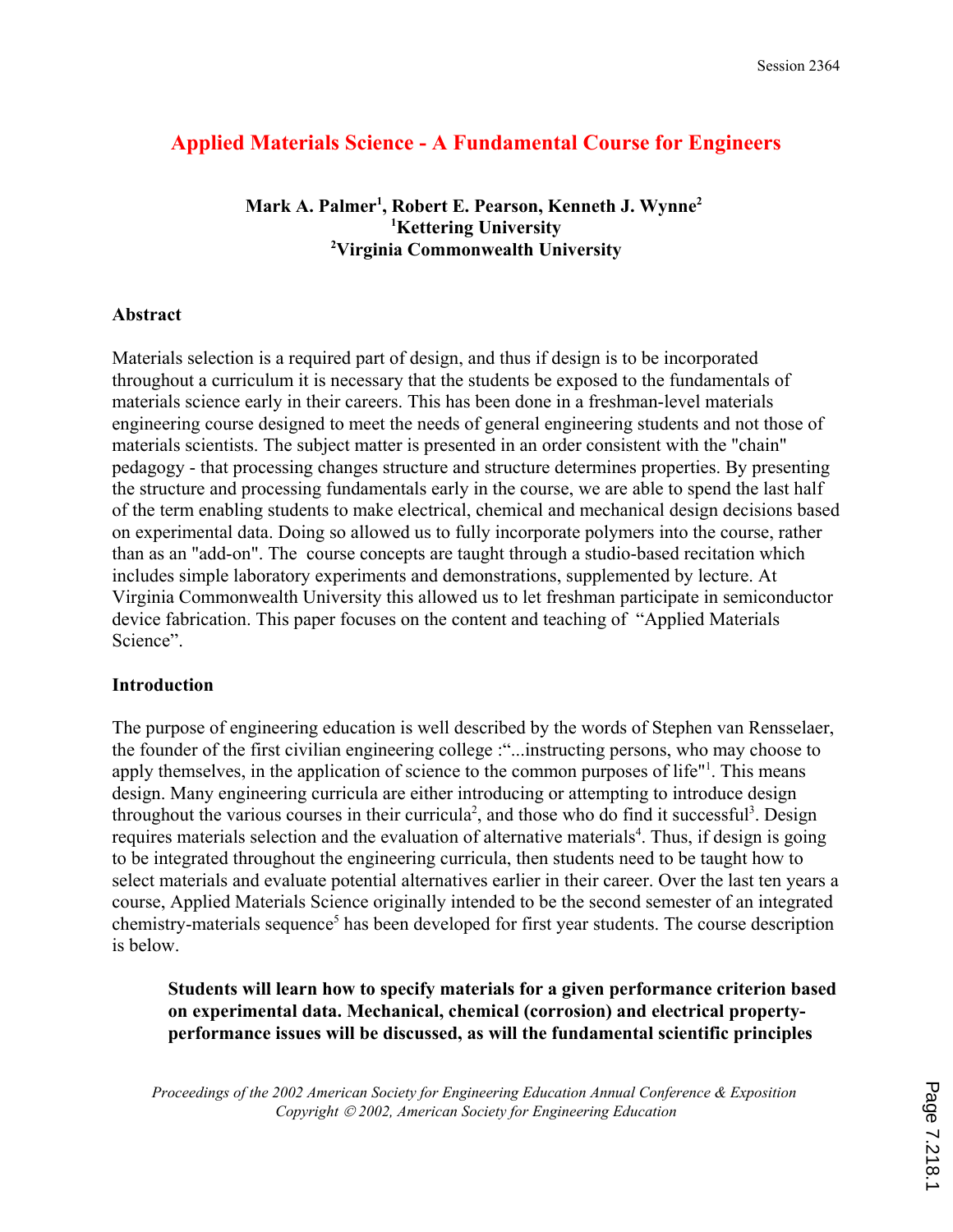### needed to understand how structure and processing effects these properties<sup>6</sup>.

This is a non-traditional approach to teaching introductory materials science. The course is designed to meet the needs of the general engineering student, not the needs of a materials science and engineering student first being exposed to their discipline of choice. It is not a survey course. The course has a well defined goal and requires the students to apply what they have learned in three areas.

It makes no sense to assume that a non-traditional course can be taught in the traditional manner. In fact there is evidence that the traditional approach may not be the best for teaching engineering students<sup>7</sup>. Typically the introductory science and mathematics course consists of a sequence of lectures combined with a series of assignments and examinations which require little more than rote memorization or repetition. We adopted the philosophy "Involve me and I'll not only learn but understand and remember<sup>18</sup> Bloom, a noted educational specialist, identified a hierarchy of six educational levels, each higher level being more rewarding<sup>9</sup>. The typical course experience as described earlier focuses on the lower learning levels and are not appropriate for college students. We feel that college students should perform at the fourth level, Analysis (breaking down a problem into parts and solving it), and by the time they graduate at the fifth level, Synthesis (tying together distinct concepts).

Designing a course requiring the students to perform at the analysis level means enabling the students to become more involved in their own learning. This is an appropriate response to recent findings of the National Science Foundation which found that students are not being served well by typical methods of instruction $10$ . This report found the following.

- Much of this dissatisfaction and disinterest in engineering occurs during the first two years of an engineer's education when they are exposed to the scientific concepts they will apply during their careers.
- Ninety percent of engineering majors who switched to a non-engineering major, and seventy five percent who persevered, described the quality of teaching as poor overall.
- Seniors about to graduate in engineering made it clear their experience in these introductory courses had given them a shaky foundation for higher level work.

In a recent call for proposals (Action Agenda in Engineering) the National Science Foundation has identified several proposed changes to improve SMET education and particularly the introductory experience. These include,

1) active project-based learning inside and outside of the classroom,

2) increased student-teacher dialog,

- 3) horizontal and vertical integration of subject matter,
- 4) introduction of mathematical and scientific concepts in the context of engineering, and

5) the broad use of information technology.

Requiring the students to perform at the analysis requires items 1 and 2, and can be greatly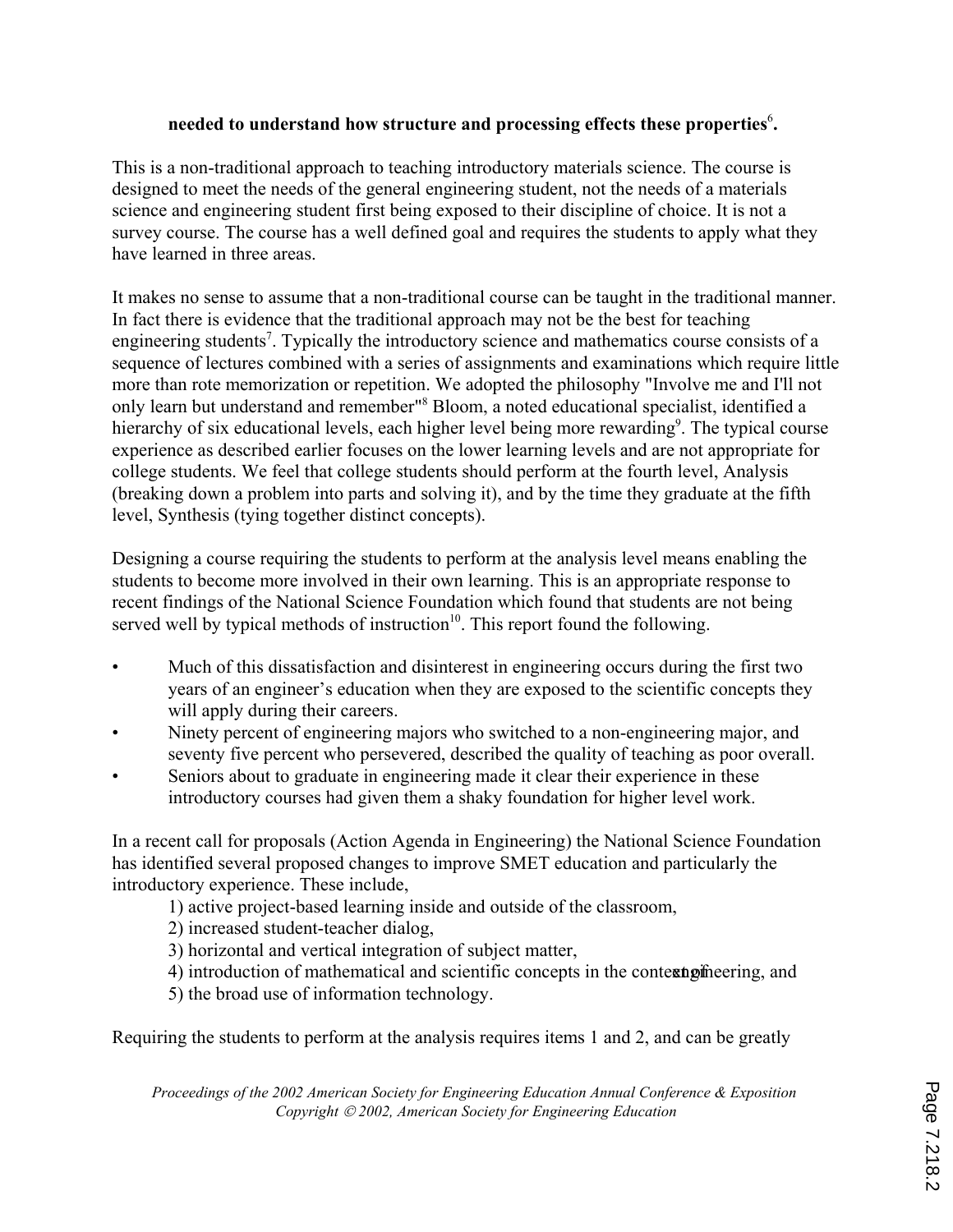enhanced by item  $5^{11,12,13}$ .

Materials science and engineering can be described as a combination of disciplines. Frequently physicists, chemists, mathematicians and other engineers make up a significant portion of the faculty of an MSE Program. In this course, scientific concepts specifically organic and electrochemistry were taught in the context of materials science, thus following recommendations numbers 3 and 4 of the Action Agenda.

We felt that it was important that the course have a solid pedagogical structure. There are two models used to describe the interrelationship between processing-structure-propertiesperformance which is the basis for materials science and engineering study. These are the tetrahedron<sup>14</sup> and the chain<sup>15</sup> as shown in Figure 1.



Topics.

Many texts begin with an illustration of the former and explain that understanding materials requires an understanding of the complex relationships between these. If a course is organized in this manner the student can become confused as they attempt to determine what affects what. The chain model shows that the performance of a part depends on the properties of the materials used in its design. These properties are effected by the structure of the material, which can be altered through processing.

We tell the students that,

# **as engineers you design for performance, which requires you select materials based on**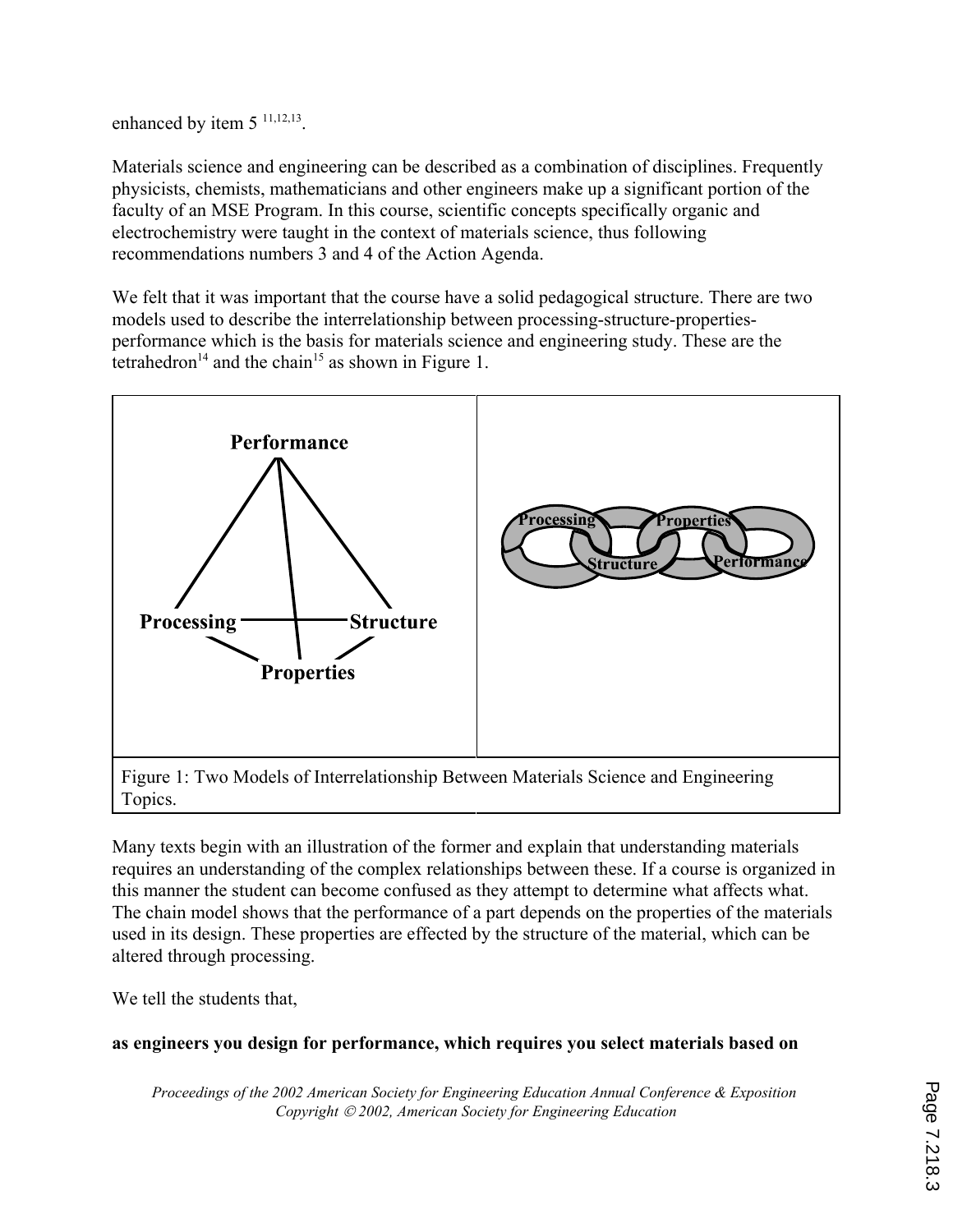### **their properties, these properties depend on the internal structure of the material which can be altered through processing**16.

### **The Course**

A first-year course sequence, "Materials Chemistry"specifically targeting engineering students, has been developed and refined over the last 10 years at Rensselaer Polytechnic Institute and Virginia Commonwealth University . The course design involves three aspects;

- Identifying appropriate subject matter<sup>5,6</sup>,
- Presenting the subject matter in an order consistent with our pedagogical statement<sup>16</sup>, and
- Increasing the involvement of students in their own learning<sup> $11,12,13$ </sup>.

The success of the course is based on more than the simple identification of subject matter.

### Subject Matter

We found that it made no sense to discuss processing before structure, despite the order of topics in the "chain" shown in Figure 1. Once the students have been exposed to structure and processing fundamentals, we could focus on three property- performance relationships: mechanical, chemical and electrical. These relationships can be taught in any order. In 2001 for the first time, electrical property-performance relationships were covered first and mechanical property-performance relationships at the end of the course. There was no effect on student learning. We believe this shows that once the fundamentals are introduced - they can be applied and reinforced in any order $17,18$ .

Because this is a course for general engineers much of the subject matter found in introductory texts that is of interest only to materials engineers has been eliminated. Also as mentioned earlier in two cases chemistry was taught just in time. A brief introduction to organic chemistry preceded the discussion of polymer structure, and a brief introduction to electrochemistry preceded the discussion of corrosion.

*Structure*: It is important that engineers understand dislocations and surfaces as they have a profound effect on mechanical, chemical and electrical properties. Therefore a basic study of crystal structure is necessary. We only discussed cubic crystal systems and reduced our coverage of Miller Indices and only considered the following planes and directions: (100), (110), (111), [100], [110], and [111]. These are sufficient to cover anisotropic properties and the [111] direction and (110) plane are sufficient to illustrate the difference in various structures.

Students need to know that dislocations are extra sets of atoms wedged into the crystal, which respond to an applied stress breaking one chemical bond at a time. Therefore, they permanently deform the material and are responsible for plastic or permanent deformation. The difference between and edge and screw dislocation was not mentioned, nor was the circuit definition of the Burger's vector. The students were shown that the dislocation was unstable as were surfaces. We introduced surface energy so that the students knew a) that the underbonded atoms added energy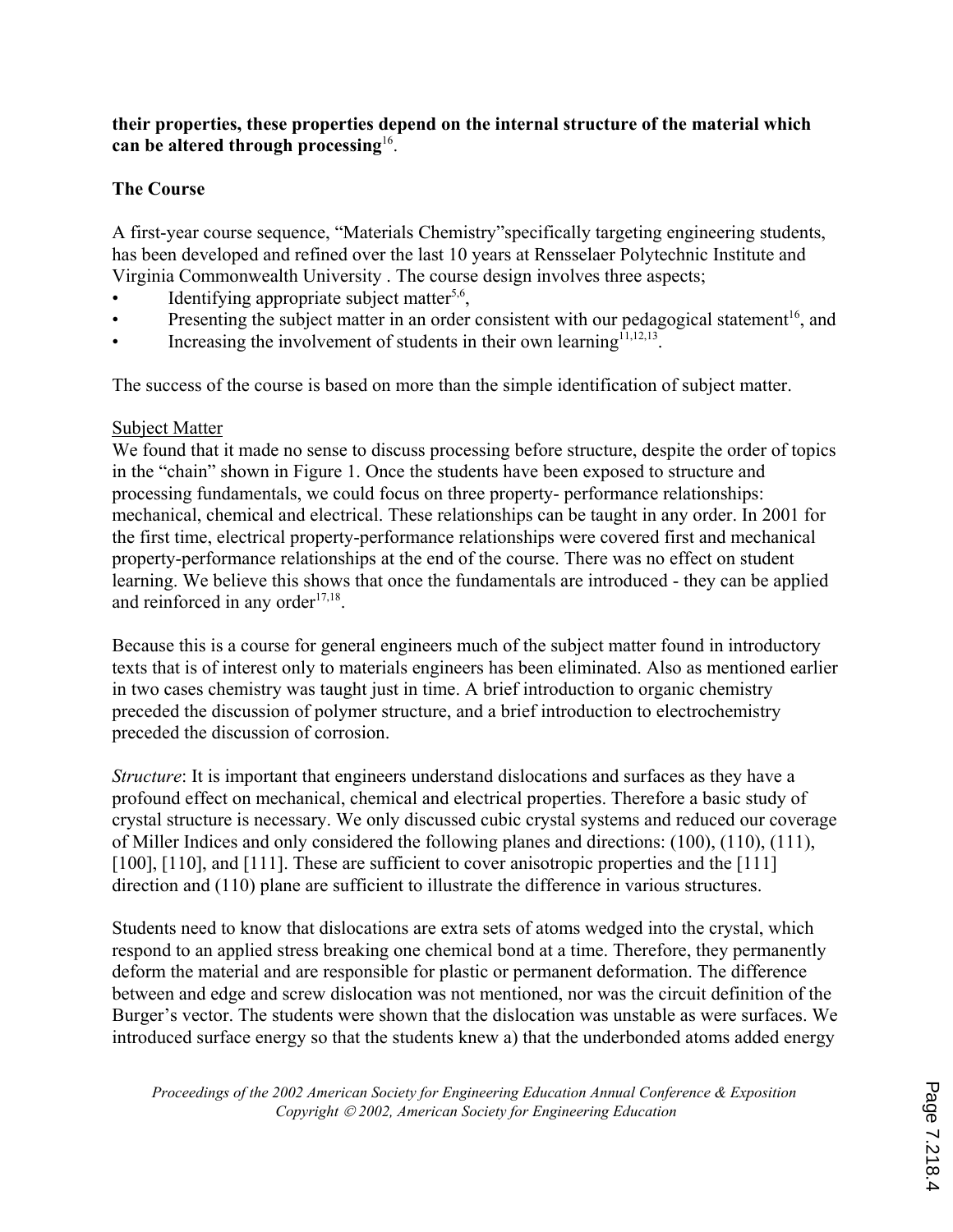to the crystal and b) they were familiar enough with the concept to understand nucleation phenomenon and coarsening.

Polymers were included as another material. By introducing the students to organic chemistry we were able to lead them through the formation of long chain molecules by polymerization and from this they could see how structure affected the strength of polymers. The importance of polymer science is stressed, as polymers constitute the greatest volume fraction of in-use materials. The concept of monomer vs. polymer is explained emphasizing polyolefins, which are by far the largest class of polymeric materials in use. The concept of chain molecule is introduced by calculating contour lengths of rigid chain molecules using geometric relationships of bond distances and angles. The contour length problems apply knowledge of bonding learned in basic chemistry. The large aspect ratios of polymer chains are brought to focus by calculating comparable lengths of pieces of uncooked spaggetti. The morphology of semicrystalline polymers and network (rubbery) polymers is discussed narrating the latter with Goodyear's discovery of vulcanization. Overall, the introduction to polymeric materials provides a sense of structure, properties, and utility.

Students need to know how to read phase diagrams so that they can predict microstructure and therefore assess properties of a given alloy. We focused our coverage on simple but important binary diagrams,

*Processing*: One of the most fascinating aspects of materials science is that one can change the properties of a material by simply changing the rate at which it cools from the melt. This is because processing affects structure. Many of the concepts associated with the processing topics are non-trivial and counter-intuitive. The most important of these is that atoms can move in the solid state, as this is the basis for most processing. We discussed diffusion, and then applied it to microstructure through nucleation and growth. We applied second phase particle growth by the eutectoid (and only the eutectoid) TTT diagram. Finally we examined grain growth, coarsening of second phase particles and sintering all demonstrations of atomic motion<sup>19</sup>. In each case the material was supplemented by laboratory demonstrations and experiments.

We did not focus on many of the traditional metallurgical topics such as martempering, and austmepering.

*Property-Performance Relationships*: During the last one-half of the course the we showed students how they could apply their knowledge of structure and processing to evaluate materials for a given application. Most commonly texts focus on mechanical properties, and there is much debate as to whether or not one can adequately cover structure and processing without explaining the strength. We feel the answer is yes and no, students need to see the "so-what" and therefore when discussing structure and processing it is important to mention the effect, but students have an intuitive knowledge of strength and thus a detailed discussion is not necessary. Our discussion of strength focused first on brittle fracture, and then permanent deformation of metals. Creep, fatigue and temperature dependent properties of polymers were also discussed. The contrasting mechanical properties of semicrystalline polymers and network polymers is illustrated by classroom demonstration coupled with a stress-strain diagram. We did not cover hardness or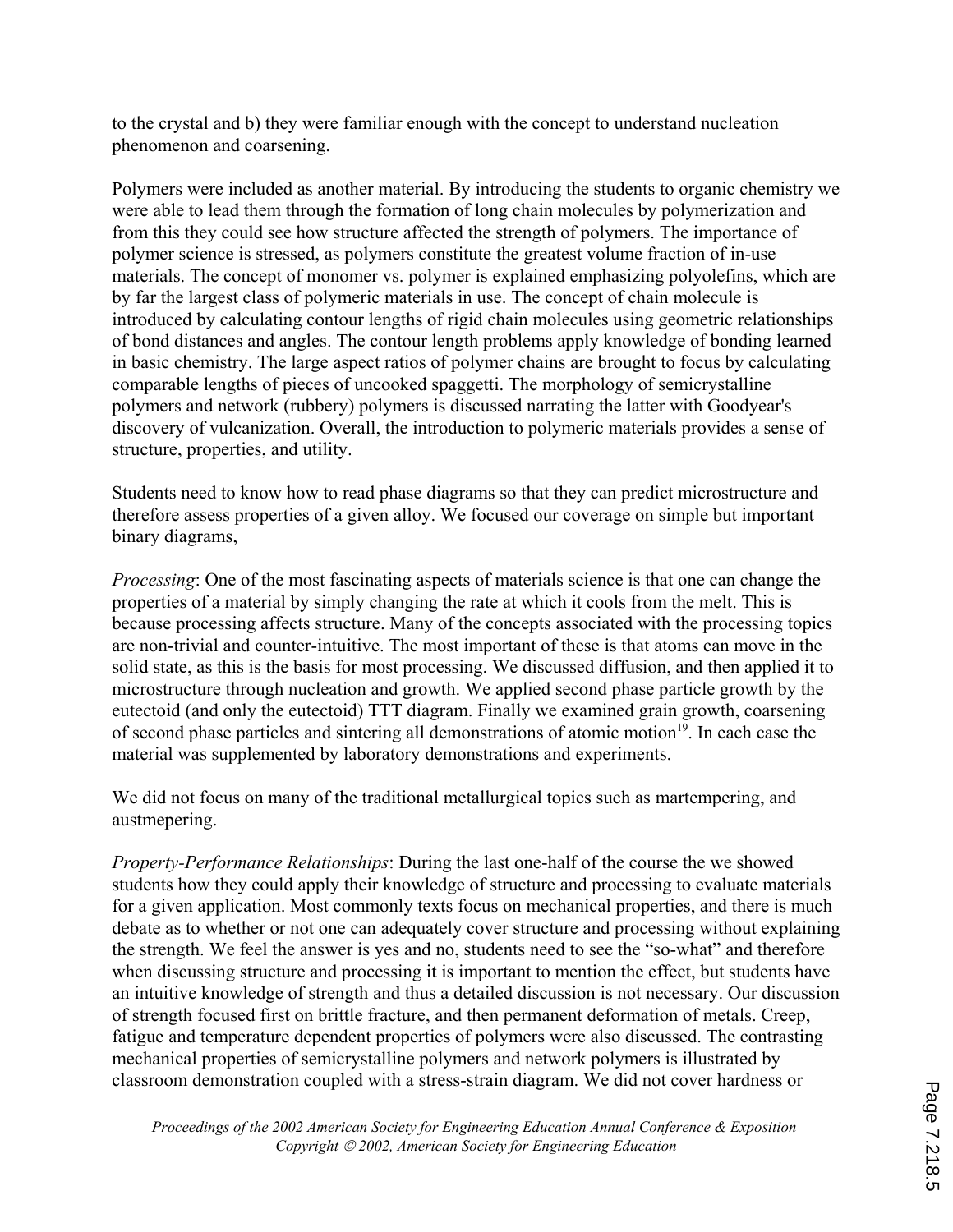#### composite materials.

Corrosion is the leading cause of material failure. Designing for corrosion prevention, or conversely recyclability is important for any engineer. This is one area where the integration between chemistry and materials science is obvious. In this course the students apply the concepts of electrochemistry to corrosion.

As 40% of graduating engineers will be employed in the microelectronics industry it is important that electrical properties of materials be given equal weight with mechanical properties. There are three aspects of electrical properties discussed; the behavior of metals, insulators, and both semiconductors and devices. In contrast to many materials texts the behavior of semiconductors and devices is explained using the band theory of solids. The Fermi Energy, which many of us find as ambiguous is presented to the students as a "gage" of the energy of the electrons in a material. As such the performance of metals and semiconductors can be explained in terms of electrons reducing their energy. This allows the students to apply what they have learned about energy throughout the two course sequence to this topic. Explaining the rectifying behavior of a p-n junction in terms of a depletion region is confusing, and explains neither the breakdown potential associated with a diode or the behavior of a transistor<sup>6</sup>.

### Course Format

From the time the course was initiated it was recognized that increased involvement of students was necessary if they were to master the subject matter. The recitation was the key learning experience of the course and only faculty, post-doctoral associates, or advanced graduate students were allowed to teach the recitation section. All instructors were expected to be involved with all aspects of the course, and directly involved with students. Between 1996 and 1998 at Rensselaer recognizing the need to involve students further, the course was completely converted to the studio format, where lecture-group discussion-problem solving and laboratory experiments are combined into a single learning experience<sup>11</sup>. This had been successful in other basic courses in mathematics<sup>20,21</sup> and physics<sup>22</sup>.

At Virginia Commonwealth University it was seen that such increased student involvement was necessary, but that the common lecture was valuable and ought not be eliminated. Building on experience in a basic statics course where it was shown that in-class problem solving and selfdirected laboratories enhanced learning in engineering courses<sup>23</sup>, it was decided to develop two two-hour studio-based recitation as the key learning experience. For many years students had commented that the recitation was where they learned everything, and that lecture was a waste of time. We recognized the former and told the students that the purpose of lecture was to prepare them for recitation where they would apply what they have learned. Each recitation therefore consisted of 2-3 cycles of review of lecture material, in-class problems solved by the students and discussion. Experiments were performed in recitation as necessary and if time was required outside of class students would sign up for 20 minute one-on-one sessions with the instructor. This was found to be very successful. Student teams signed up for one part of the microelectronics fabrication process and then presented their findings to the class. This was a means by which students could be exposed to the clean room, with the necessary small group instruction and all benefit.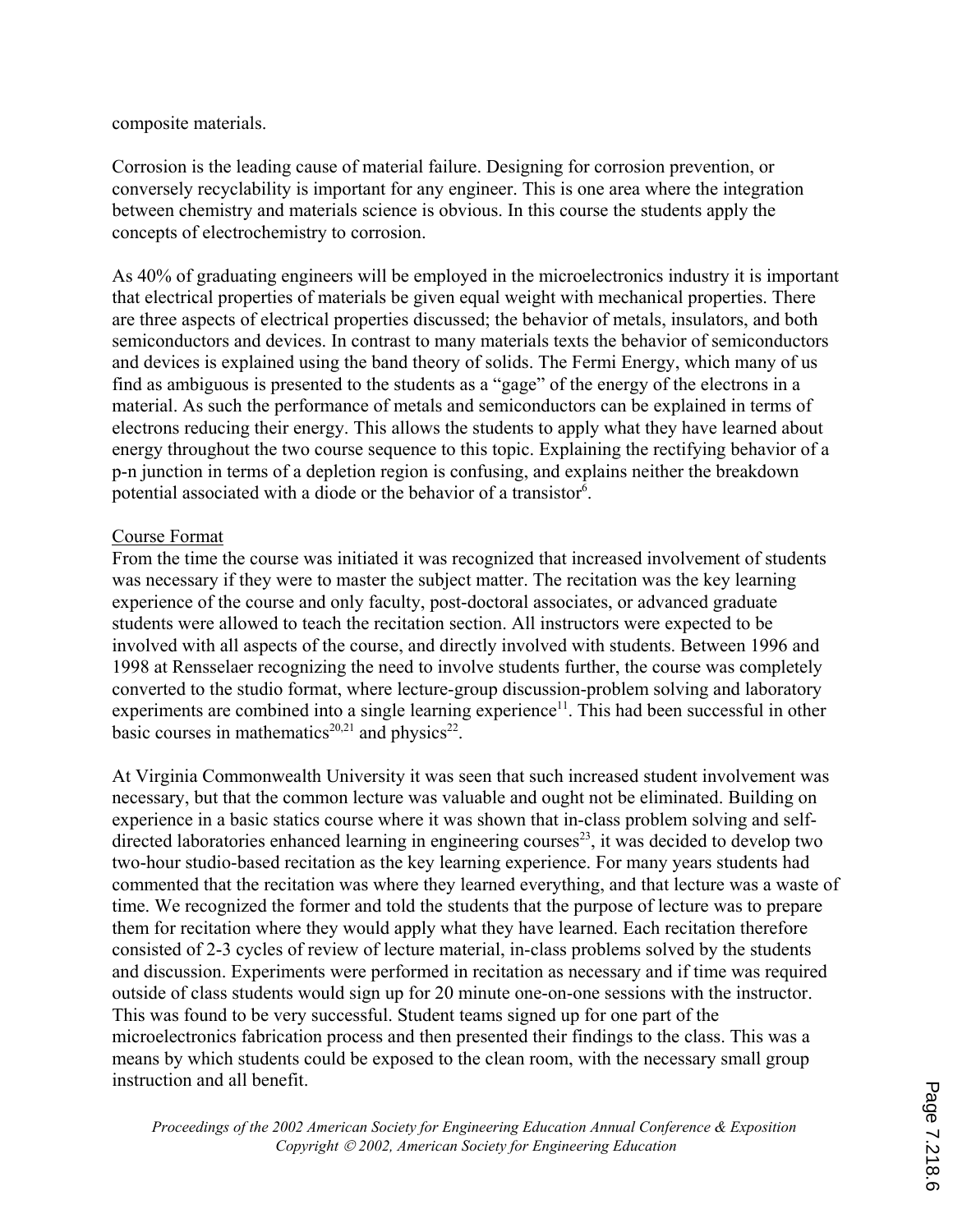In addition to the in-class problems the students had multiple opportunities to demonstrate their knowledge. In-class problems prepared the students for homework, which in turn prepared them for quizzes, subsequently tests and then the final examination. This constant feedback was important to the success of the students. One step drill problems were not assigned as homework students were assigned multi-step problems which required the students to think and perform at the Analysis level of Bloom's Taxonomy. To make this successful an internet tip for each problem was prepared<sup>12</sup>, these served as "after-hours office-hours" and asked the students questions we as faculty would in our office to help them through the steps of a problem. Another form of feedback was to develop a set of homework solutions that taught solution strategy. Neither simply demonstrating the correct solution to these problems, in the form of mathematical equations, on the board<sup>24</sup>nor photocopying the solutions provided to the instructor for student  $use^{25}$  was felt to be sufficient. Recognizing that the student needs to learn the thought process and the method of solution, detailed narrative solutions were prepared.

# Laboratory Experience

The laboratory was so fully integrated into the course that it was difficult to determine where there was a division. With few exceptions the experiments were conducted during the recitation. The laboratory experience was designed to eliminate the cook-book laboratory experiment and replace it with a series of activities structured in a manner such that they reinforce the material presented in class in conjunction with the scientific learning cycle<sup>26</sup>. Laboratory experiments, were student-directed. In most cases students had to decide what data to collect and report their findings.

The following experiments and demonstrations were included while structure was being covered.

- Styrofoam balls were used to create metallic and ionic crystal structures. These were then used to illustrate why dislocation motion occurred on a given plane and in a given direction, and how one could calculate surface energy.
- Animations of crystal structure and polymer chain formation were incorporated into lecture, and provide to the students as outside of class learning aids.
- Polymer kits were first used to illustrate the SiO<sub>2</sub> crystal structure and explain glass formation. These were then used to demonstrate polymerization and the properties of various polymers.
- Following an in-class demonstration where solid Sn and Bi were placed in contact with each other and due to diffusion melted after a given time period, the students mixed their own alloy and measured the amount of proeutectic constituent<sup>19</sup>. This was the first of several "sign-up" labs.

The following experiments, based on the Sn-Bi system, were included while processing was being covered.

- Students would either coarsen the alloy they prepared earlier, or
- $\bullet$  sinter eutectic Sn-Bi powder at 100 $\degree$ C, or
- examine grain growth in Sn at 200 °C.

All experiments could be performed in as little as three hours, and frequently the students simply returned to take a new picture.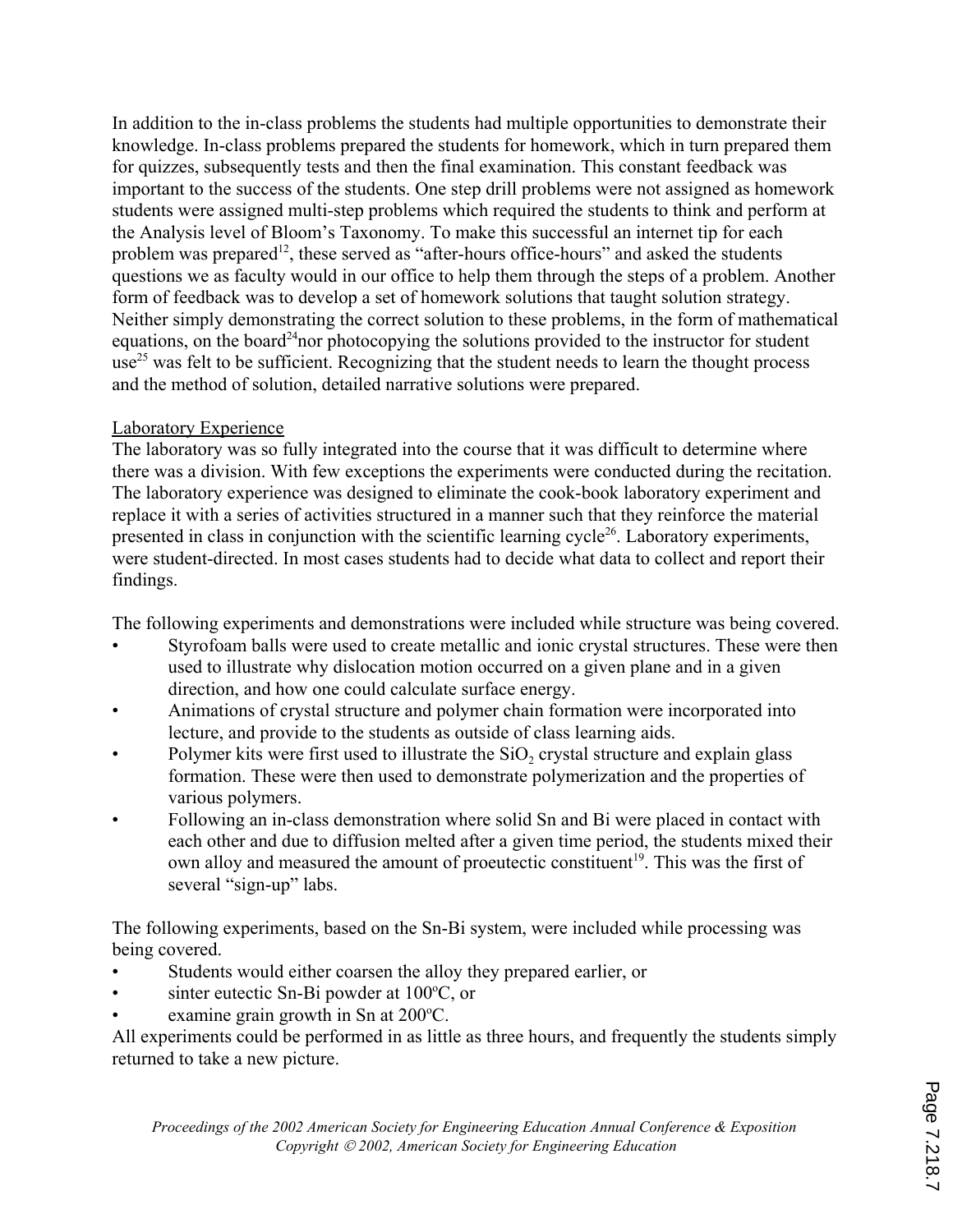The following experiments and demonstrations were included while property-performance relationships were being covered.

- An axe was used to demonstrate how strong materials could be brittle.
- All students performed a tensile test on a variety of materials including ceramics.
- The students derived their own galvanic series based on copper, and then determined if they could predict the voltage difference between two other metals in salt water and which one would corrode.

# Exposure to Clean Room

All students participated in at least one step of the fabrication of a microelectronic chip containing four resistors and two diodes. Following a safety lecture and project overview the teams performed the following operations: wafer cleaning, masking (diffusion barrier) oxidation, lithographic patterning to open "windows" in the silicon dioxide for diffusion, diffusion, metal deposition and patterning, and metal etching and heat treatment. All groups participated in electrical testing where rectification and how dimensions affect resistance were illustrated. Each group prepared a 3-5 minute presentation for the class as a whole entitled "Our Chip- Where is it Now?"

The clean room experience also reinforced previously covered course material. Photo-sensitive polymers were in microlithography, and thus polymerization and the properties of polymers was discussed in the context of semiconductor processing, reinforcing the subject matter. Students performed actual solid phase diffusion during the fabrication of the p-n junction diodes in the cleanroom. They were able to observe the effects of time and temperature through the use of split lots processed under different conditions. Again previously discussed subject matter was presented in the context of semiconductor processing, and thus abstract subject matter was reinforced.

# **Discussion**

# Assessment of Course Effectiveness

A detailed assessment, based upon the handout describing the recent workshop at Rose-Hullman<sup>27</sup>, as distributed at the 1998 ASEE conference was conducted.

- First, four to five broad goals were identified, based on the course description, the course description was rewritten to tell the students what they could expect to do as a result of taking the course.
- Based on these goals a list of 12 objectives was developed, which are similar to the material found in course descriptions in many college catalogs.
- Specific metrics, based on the activities listed in the course syllabus were identified to measure these objectives. This included graded performance records (histograms of individual test questions), student comments on course objectives and general survey responses.
- The information in the course portfolio was used to measure the success of these objectives and then the course goals, and identify appropriate action.
- Finally an evaluation of the course was prepared based on the measurements. This evaluation is similar to a reflective memo, which has been suggested as the second step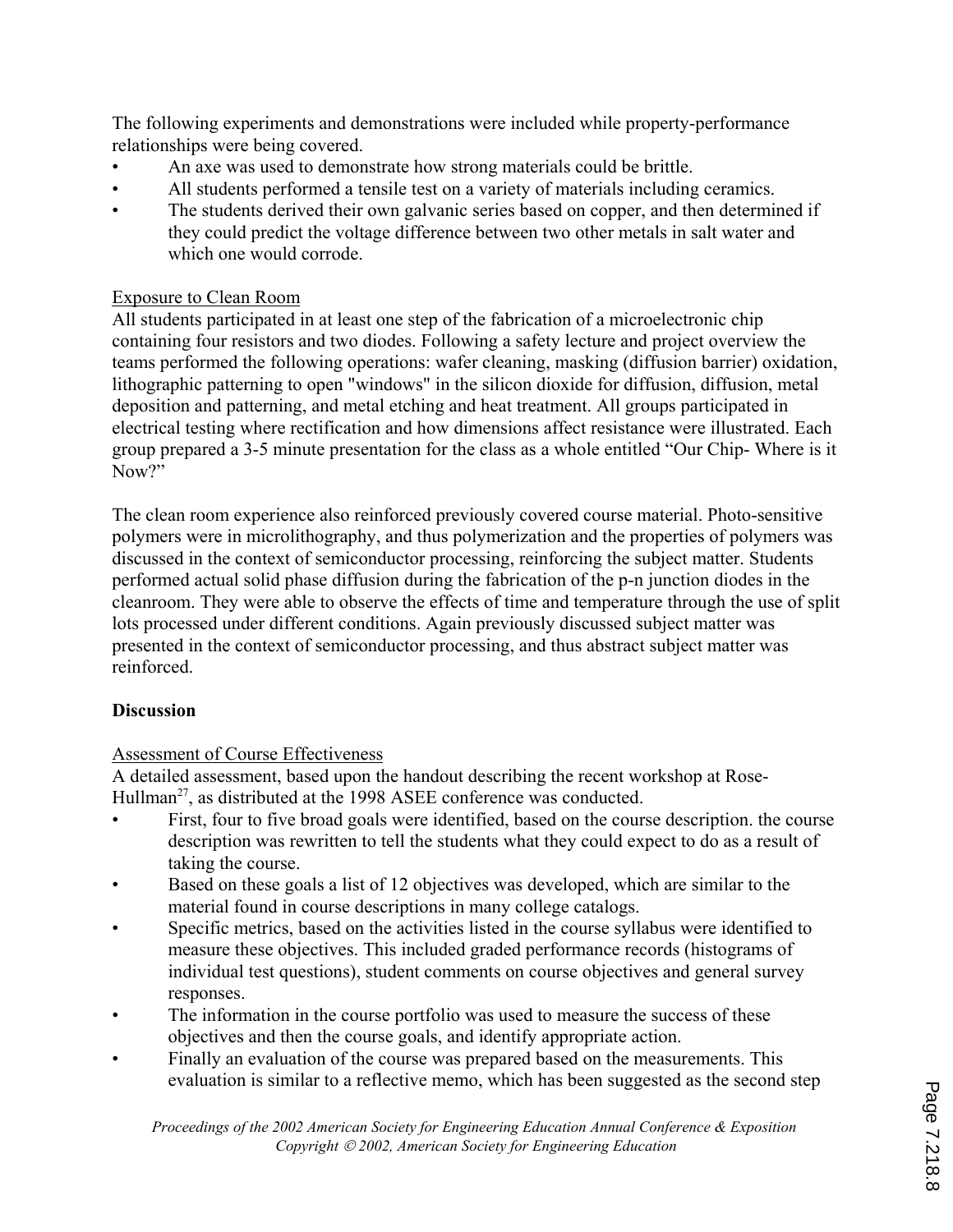of the assessment process $^{28}$ .

This assessment was completed at VCU following the Spring 2001 term. The evaluations show that the course goals were met satisfactorily. The clean room experience was highlighted internally in a campus news announcement. The results of the assessment show that the incorporation of active learning, integrating the laboratory, just-in-time teaching of necessary chemistry, and the clean-room experience contributed significantly to the success of the course.

# Incorporation of Active Learning into Course

Active learning which leads to increased student involvement in the learning process is necessary for a course such as this to succeed. The increased emphasis on recitation, with a hands-on laboratory, as the key learning experience has been successful and well received by students. This needs to be followed up with multiple opportunities (graded assignments) for feedback. The students cannot be expected to master topics instantly, but with homework quizzes, and tests, they can gradually learn the subject matter. We believe that experience and feedback are more important than reading and lecture in the learning process. However, we recognize that the reading and lecture is necessary to introduce the student to the experience and cannot be eliminated. Outside of class resources such as the internet tips, well graded homework assignments (as well as quizzes, and tests), and instructional homework solutions are also necessary to assist the students in their learning. The students liked the instructional homework solutions. There were no negative comments on well graded assignments, but in the past there had been comments such as "all the grader does is mark with a check or an x".

Comments on the tips were negative. Students wished that all the tips could be handed out at once, or that the tips actually said "try this or do that". We feel this would defeat the purpose, the tip is supposed to be an aid not a crutch. They are more effective when the student thinks about the problem. This is similar to what many of us do when a student comes in and the following dialog occurs,

"I'm lost" –> "What don't you understand?" –> "Problem 1" –> "What about Problem 1"–> "The problem, where to begin".

Quite often we then ask the student to read us the problem, pick on simple stuff we know they understand and involve them in the problem. Once we find out where they are confused we rarely say "Oh, here just plug this in and do this step", we ask probing questions to make them think so they will remember. One renowned educator recently stated that his most effective instructor never answered his questions, but simply asked him questions until he found the solution<sup>29</sup>. The tips are meant to do just that.

### Incorporation of Chemistry

Originally this course was developed as the second of a two-course sequence to fully integrate chemistry and materials science<sup>5</sup>. During the last 3-4 years it has become apparent that the course discussed in this paper is really a materials science course which requires a solid foundation in chemistry. However, it is not possible for all necessary chemistry topics to be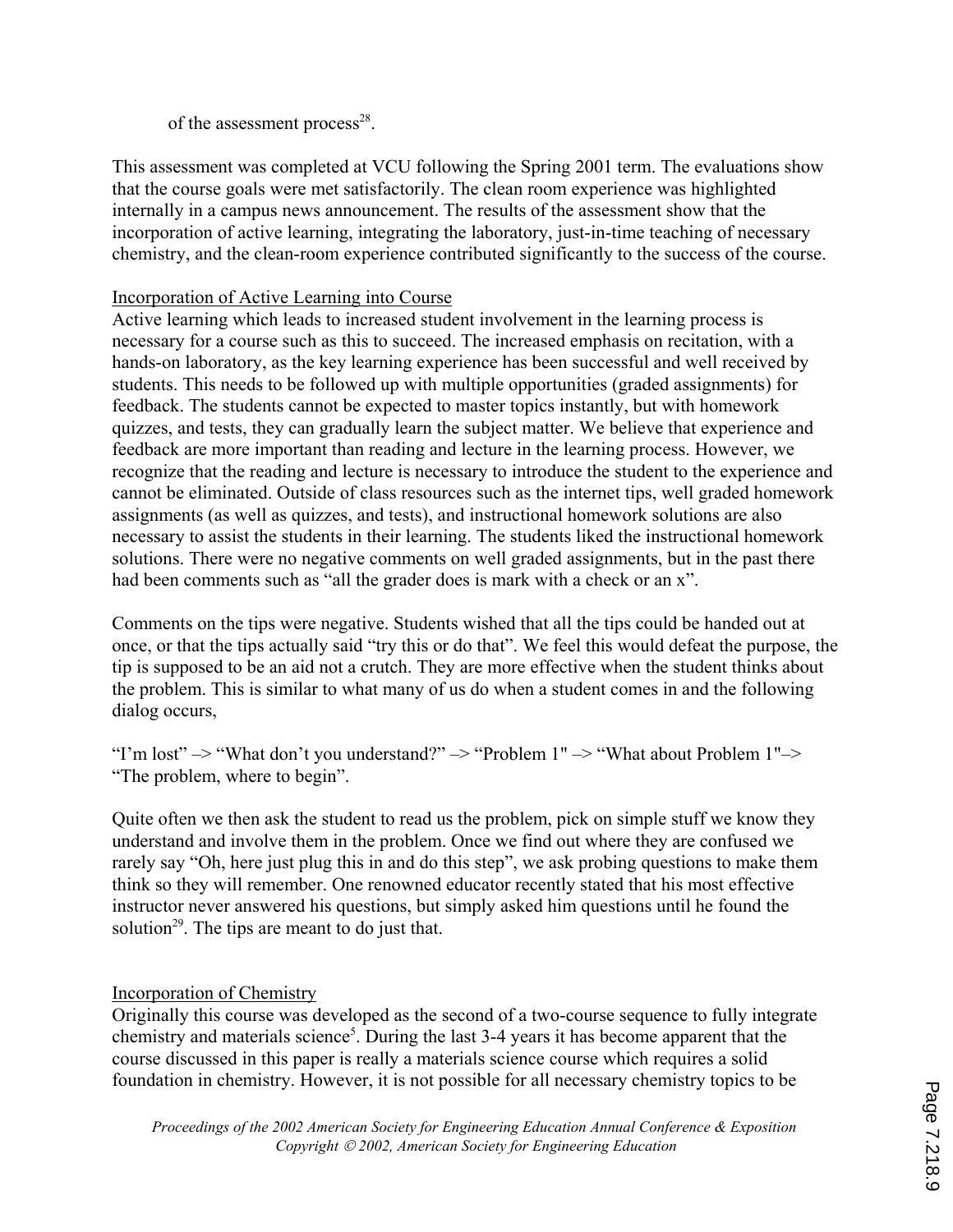taught in a single semester, and it was our feeling that certain topics would be better taught if immediately reinforced with applications. To do this two chemistry topics are taught as "just-intime" topics. Organic chemistry was immediately applied to polymers and electrochemistry immediately applied to corrosion. The assessment of course objectives shows that the students learned both the materials science concepts (polymers and corrosion), and the chemistry concepts (organic and electro chemistry).

A solid foundation in chemistry is required if the student is to learn the subject matter in this course. Thermodynamics, kinetics, equilibrium, bonding, and atomic structure are all required to understand the materials structure and processing.

#### Incorporation of Laboratories into Recitation

The course assessment (all aspects) show that eliminating the separate laboratory experience was successful. Graded performance records indicate that the students understand the structure and processing topics. We feel this is due to both, the inclusion of relevant laboratories and their incorporation into the course assignments. It is difficult to separate the two effects, however, requiring the students to continually review the laboratory results must have contributed to the success of the course.

Using the small group lab experience when equipment prevented incorporating the laboratory experiment in recitation (tensile testing and microscopy) was also successful. In these experiences one student team worked with the course instructor for 15-20 minutes. With such a small student-faculty ratio all students participated in the exercises and related discussion. This participation enhanced the learning experience.

#### Clean Room Experience

Students enjoyed being in the clean room. Mechanical and chemical engineers saw how their discipline was relevant to semiconductor processing. Many students were amazed that they could, during their first year in engineering school, not only help make a semiconductor device but understand the associated principles (structure, processing, and properties). The small student-faculty ratio ensured that all students participated in the production step and related discussion. The instructor made a conscious effort to discuss relevant course subject matter while the students were preparing for or performing the production step.

### **Conclusion**

Our experience shows that applied materials science can be effectively taught to first year students. However to do so, one cannot use the traditional approach to teaching large classes. It is necessary to involve the students in their own learning, by employing active learning techniques, emphasizing small group interaction with the instructor and developing effective hands-on experiences. Although this course was begun as an effort to combine chemistry and materials science, this is not a chemistry course and should not be labeled as such. It is an excellent applied science course for first year engineering students which requires the students have a strong foundation in chemistry.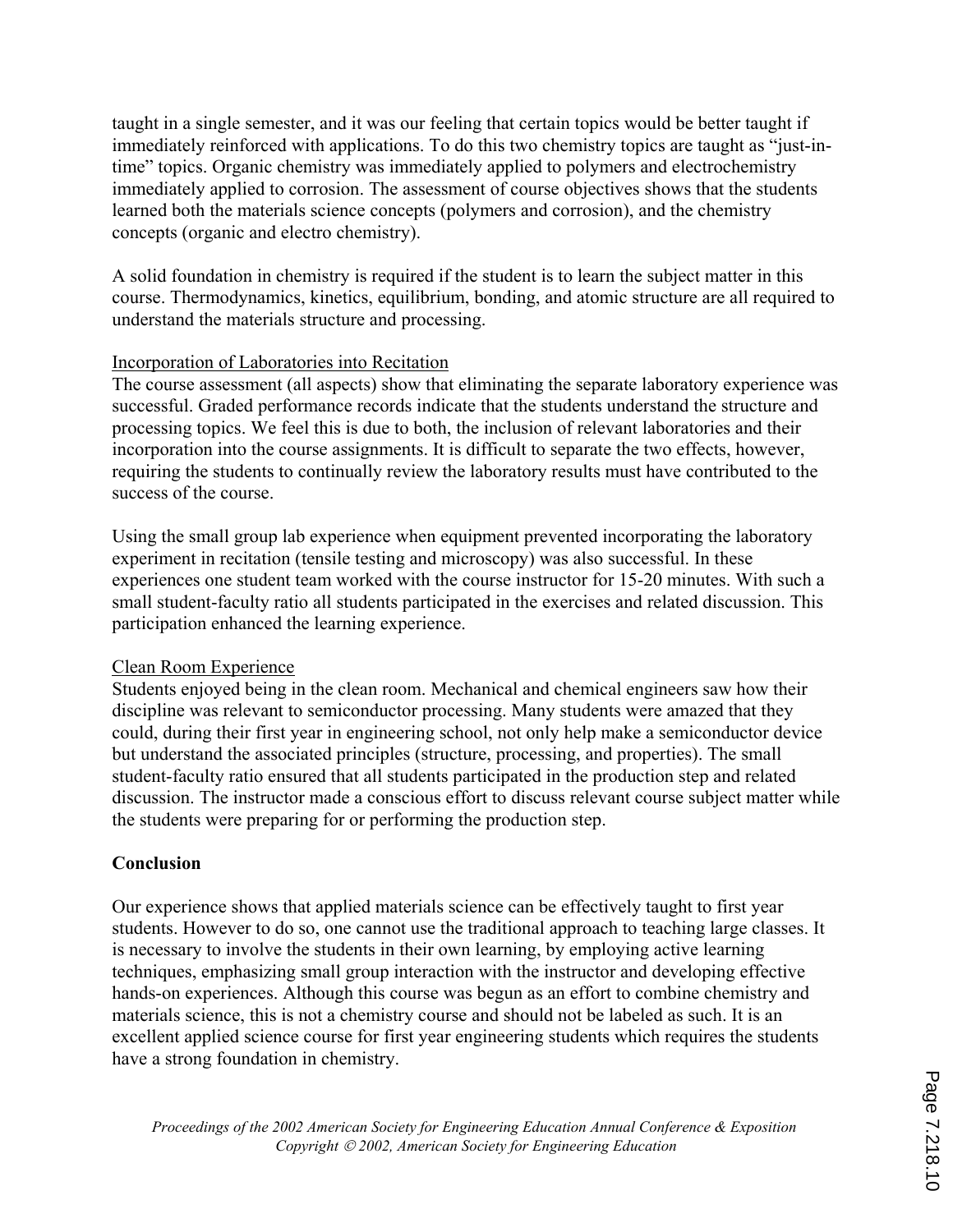#### **Acknowledgments**

The support of the National Science Foundation CCLI -9980982 is gratefully acknowledged.

#### **Bibliographic Information**

- 1. van Rensselaer S.: Statement Establishing the Rensselaer School; Archives of Rensselaer Polytechnic Institute (1824), taken from http://www.rpi.edu/web/175/history/vrenss.html.
- 2. Carroll: Integrating Design into the Sophomore and Junior Level Mechanics Courses; Journal of Engineering Education, ©1997, pp. 227-32.
- 3. Courter S.S., Millar S. B., Lyons L.: From the Students' Point of View- Experiences in a Freshman Engineering Design Course; Journal of Engineering Education, ©1998, pp. 283-8.
- 4. Harris T. A., Jacobs H. R.: On Effective Methods to Teach Mechanical Design; Journal of Engineering Education, ©1995, pp 343-50.
- 5. Wnek G. E. and Ficalora P. J.: Relating the Macroscopic to the Microscopic A Vital Way to get Freshmen to Understand Chemistry; Chemtech © 1991 pp. 662-664
- 6. Palmer M. A., Wnek G. E., Hudson J. B.: New Approaches for an Introductory Materials Science Course; ASEE Materials Division 1998 Conference
- 7. Pollio H.: What Students Think about and Do in College Lecture Classes; Teaching-Learning Issues (53) University of Tennessee Learning Research Center, ©1984 [Referenced from Holou et al: First-Year Integrated Curricula: Design, Alternatives and Examples; Journal of Engineering Education, ©1999 pp. 435-48]
- 8. Eastlake C. N.: Tell Me -I'll Forget, Show Me I'll Remember, Involve Me I'll Understand; Proceedings ASEE Annual Conference, ASEE, Washington DC, ©1986, pg. 420.
- 9. Bloom B. S. and Krathwohl D. R.: Taxonomy of Educational Objectives: the Classification of Educational Goals, by a Committee of College and University Examiners. Handbook I: Cognitive Domain; Longmans, Green New York, © 1956.
- 10. Shaping the Future: New Expectations for Undergraduate Education in Science, Mathematics, Engineering, and Technology; National Science Foundation Document NSF 96-139, © 1996.
- 11. Hudson J.B., Schadler L.S., Palmer M.A., Moore J.A.: Teaching Freshman Chemistry and Materials Science in an Interactive Studio Mode; Education Symposium TMS Spring 1997 Meeting.
- 12. Palmer M. A., Hudson J. B., Moynihan C. T., Wnek G. E.: Using the Internet in a Freshman Engineering Course; Journal of Materials Education v18 ©1996, pg. 35.
- 13. Palmer M., Bell J: Teaching Writing Skills in a First-Year Engineering Course, Liberal Education Division, ASEE Conference 1996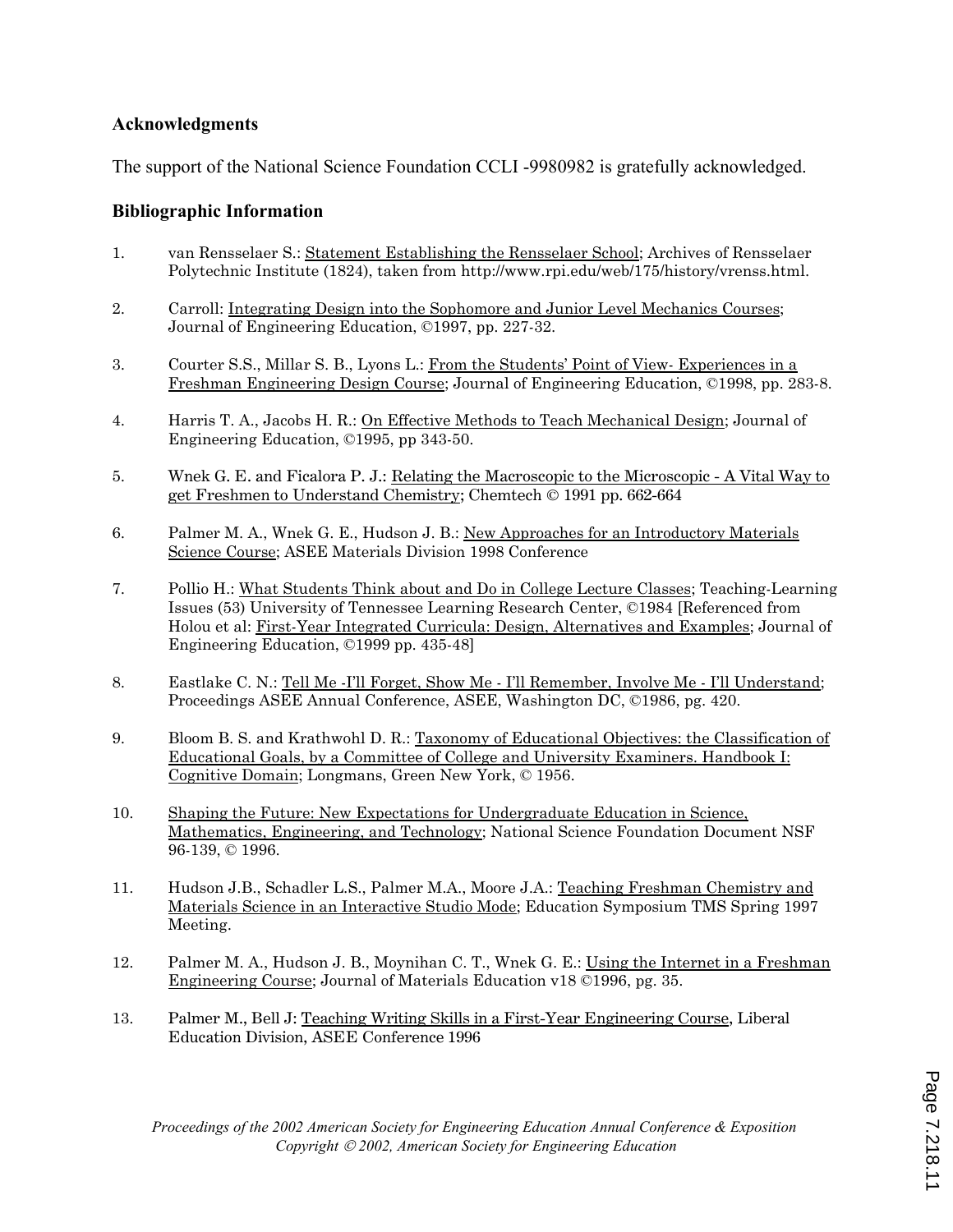- 14. Flemings M. C., Sadoway D. R.: Frontiers of Materials Education; MRS Proceedings v66, ©1985.
- 15. Linden B., Vanasuppa L., Heidersbach R.: The Structure of Materials Engineering: A New Model for Materials Engineering Curricula; TMS Annual Meeting, Education Symposium (1996).
- 16. Hudson J. B, Palmer M. A.: Selection of Topics for an Integrated Materials Chemistry Course for Engineering Majors; Materials Division, ASEE 1997 Conference.
- 17. Pearson R. E., Palmer M. A., Atkinson G. M: Incorporating Electronic Materials in a Freshman Engineering Course; 14th Biennial University Government Industry Microelectronics Symposium 2001.
- 18. Palmer M.A., Pearson R.E., Wynne K. J., Atkinson G. M. : An Innovative Materials Science Course for Engineers; ASEE 2001 NSF CCLI Poster Session
- 19. Palmer M.A., Wainwright K., Fok L. C., Jones B.: Experiments for First Year Engineering Students Using Sn-Bi Alloys; National Educators Workshop 2001.
- 20. Ecker J. G.: Rensselaer's Computer Calculus Course; accepted for publication in PRIMUS, invited paper presented in the NSF session at ASEE Frontiers in Education Conference. 6/92.
- 21. Ecker J. G. and Boyce W. E.: The Computer Oriented Calculus Course at Rensselaer Polytechnic Institute; in The College Mathematics Journal 6/94.
- 22. Redish E. F., Wilson J. M. and McDaniel C. K.: The CUPLE Project: A Hyper- and Multimedia Approach to Restructuring Physics Education; In Proceedings of the MIT Conference on Hypermedia in Education, MIT Press 1992.
- 23. Palmer M. A., Sandgren E., Heinz R. A., Chatterji A., Haas T. W.: A Novel Approach for Teaching Statics 1998 FIE Conference Proceedings
- 24. Woods, Donald R. et al.: Developing Problem Solving Skills: The McMaster Problem Solving Program Journal of Engineering Education, vol. 86, no. 3, © 1997, pp. 75-91.
- 25. Ambrose S. A.: Reframing our Views on Teaching and Learning; Education Symposium TMS Spring 1997 Meeting.
- 26. Wankat P. C., Oreovicz F. S.: Teaching Engineering; McGraw Hill, New York, ©1993, pg. 181.
- 27. Rogers G. M., Sando J. K.: Stepping Ahead-An Assessment Plan Development Guide; Rose-Hulman Institute of Technology with Support of the Foundation Coalition (National Science Foundation Grant EEC-9529401) ©1996.
- 28. Sheppard S., Johnson M., Leifer L.: A Model for Peer and Student Involvement in Formative Course Assessment; Journal of Engineering Education, ©1998, pp. 349-354.
- 29. Simon H. A. What We Know About Learning; Journal of Engineering Education (1997 Keynote Address of the Frontiers in Education Conference), v87 n4, © 1998, pp. 343-348.